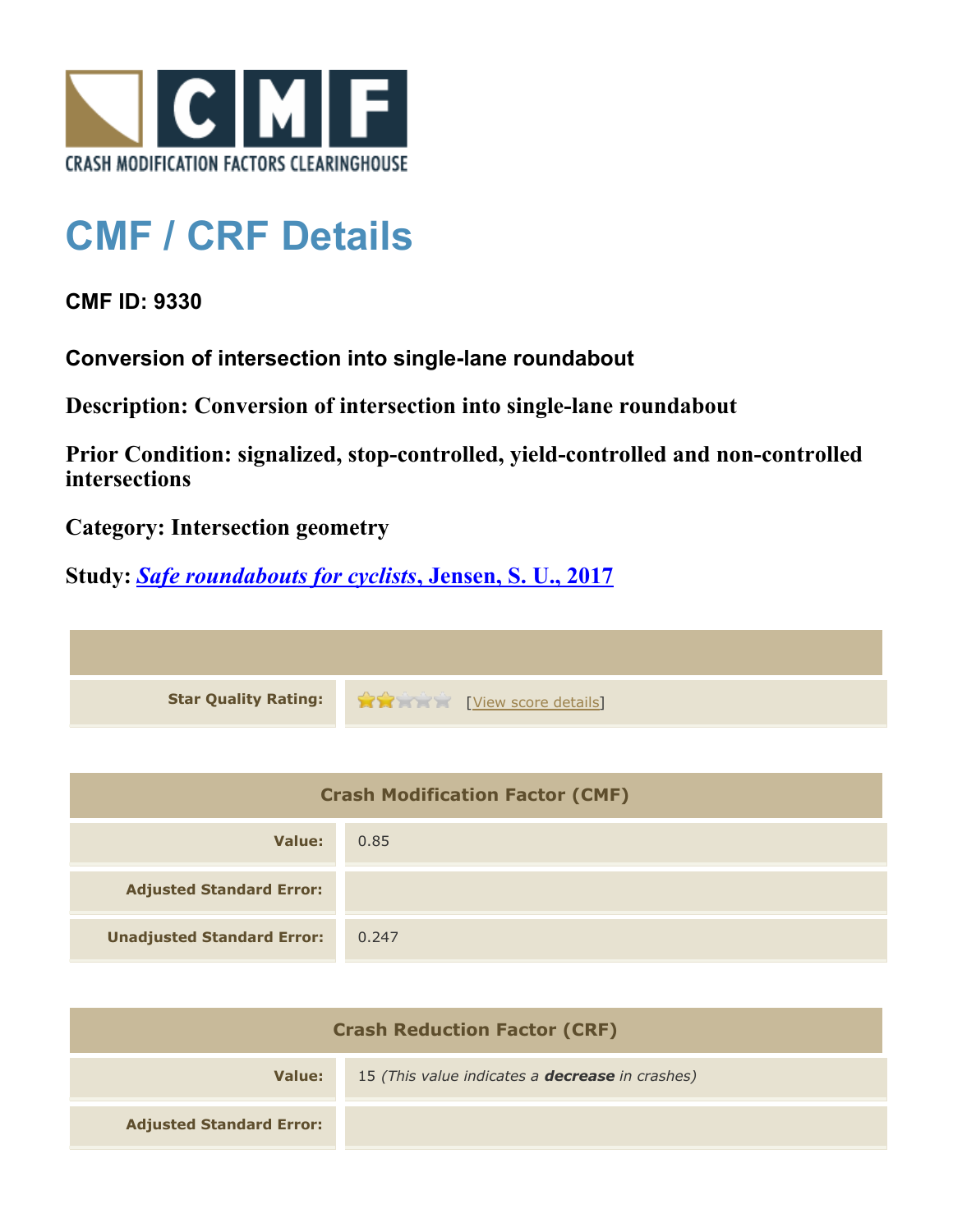| <b>Applicability</b>       |                   |
|----------------------------|-------------------|
| <b>Crash Type:</b>         | Vehicle/bicycle   |
| <b>Crash Severity:</b>     | All               |
| <b>Roadway Types:</b>      | Not specified     |
| <b>Number of Lanes:</b>    |                   |
| <b>Road Division Type:</b> | All               |
| <b>Speed Limit:</b>        | 40km/h to 130km/h |
| <b>Area Type:</b>          | Rural             |
| <b>Traffic Volume:</b>     |                   |
| <b>Time of Day:</b>        | All               |

## *If countermeasure is intersection-based*

| <b>Intersection Type:</b>         | Roadway/roadway (not interchange related) |
|-----------------------------------|-------------------------------------------|
| <b>Intersection Geometry:</b>     | No values chosen.                         |
| <b>Traffic Control:</b>           | Not specified                             |
| <b>Major Road Traffic Volume:</b> |                                           |
| <b>Minor Road Traffic Volume:</b> |                                           |

| <b>Development Details</b>      |  |
|---------------------------------|--|
| <b>Date Range of Data Used:</b> |  |
| <b>Municipality:</b>            |  |
| State:                          |  |